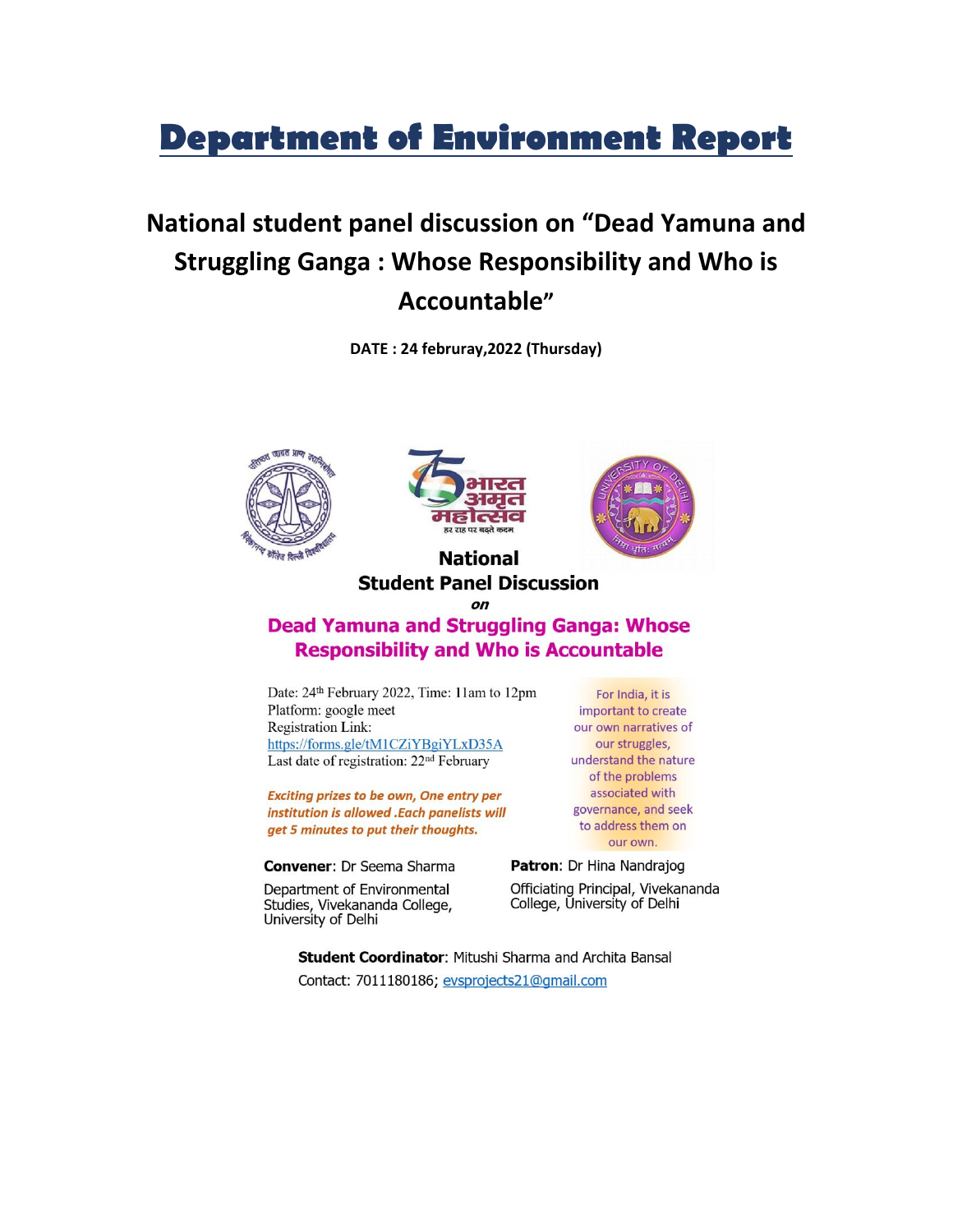An initiative of Department of Environment, Vivekananda college University of Delhi . National student panel discussion on "Dead Yamuna and Struggling Ganga : Whose Responsibility and Who is Accountable" took place under this program via google meet . Convener of the program was Dr. seema Sharma Assistant Professor, Dept. of Environment, Vivekananda College. Student coordinators for the event were Mitushi sharma and archita bansal from Vivekananda college. Patron for the event was Dr. Hina Nandrajog officiating Principal , Vivekananda college , University of Delhi. The judge was Dr Seema Gupta, Associate Professor ,Acharya Narendra Dev College (ANDC) University of Delhi. The number of students attended were 60-70 approx.



As per rule 5 mins were given to the panelists to put their thoughts . Exciting prizes were also mentioned for the panelists .

The program started by the anchor welcoming everyone . The anchor was yennie, a volunteer of eco club, Vivekananda college , Delhi university . The program has became more interesting n inspiring through the word of speech given by Dr. Seema Sharma , Department of Environment Vivekananda College. After than our panelists own the whole event by sharing their creative knowledge with audience . The sequence of the panelists : 1) Ishita from Vivekananda college , University of Delhi

- 2) Aditya from DAVV IET college
- 3) Saransh Bhoker from Chandigarh university
- 4) Shradha pandit from Lajpat Rai college
- Affiliated by CCSU
- 5) Aliya from Vivekananda college
- 6) Tanya from Vivekananda college
- 7) Mehak Chawla from Vivekananda college

Each panelists performed well and judges shown their active participation by asking questions from the panelists .

The excited part of the event was the ending as the results were declared by our judges . The winners : Mehak chawla –  $1<sup>st</sup>$  position Ishita – 2<sup>nd</sup> position Aliya – 3<sup>rd</sup> position Certificates for the participation will be provided to all the panelists.